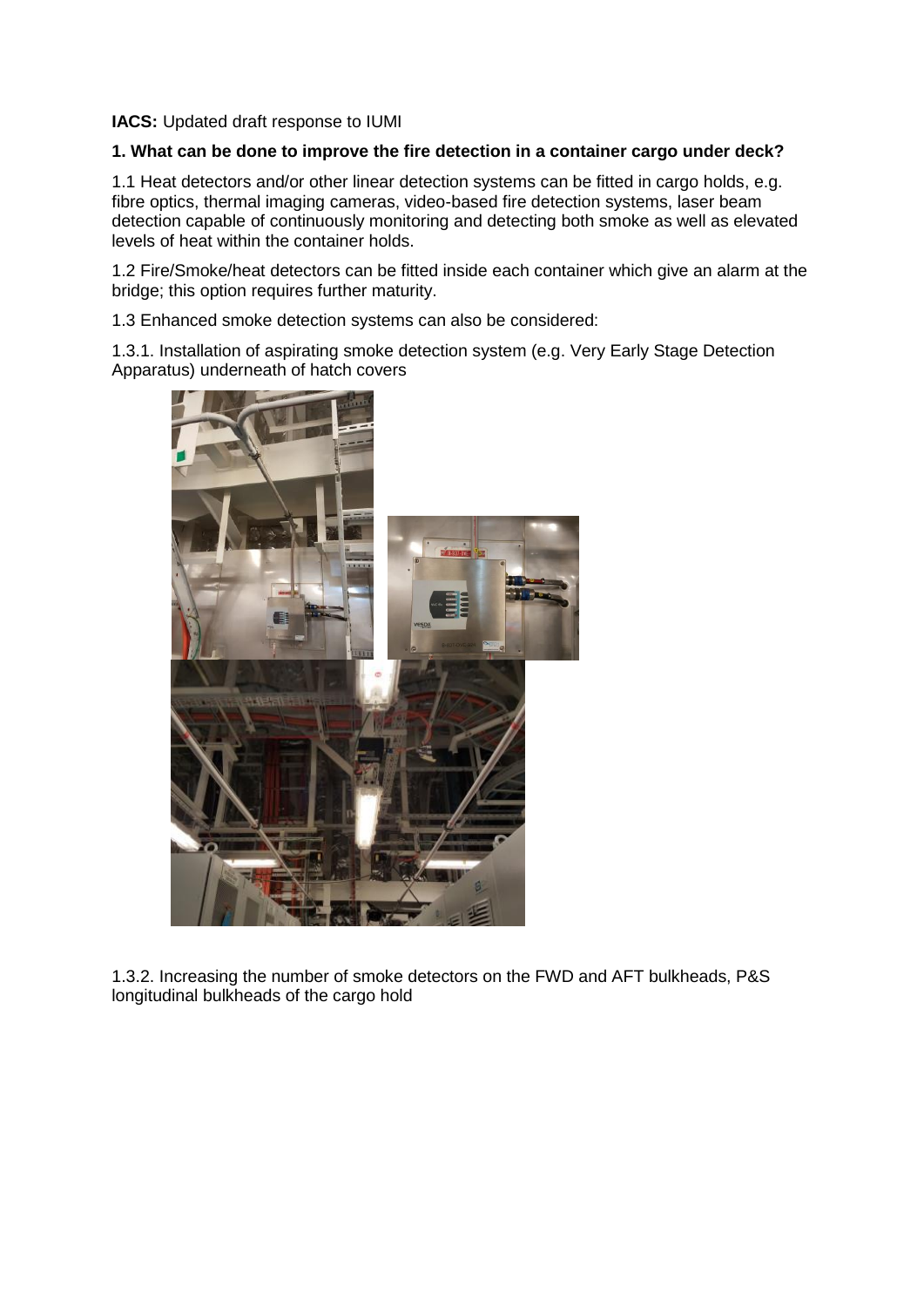

# **2. What can be done to improve the fire detection in a container cargo on deck?**

2.1 Heat or linear/beam smoke detectors can be fitted on deck.

2.2 Fire/Smoke/heat detectors can be fitted inside each container which give an alarm at the bridge; this option requires further maturity.

2.3 Continuous surveillance by TIC (Thermal Imaging Camera) with image analysis which are installed on ship's top area (ship's bridge above (compass deck), and funnel casing top in case of 2 islands type container vessel). TIC should be operated by optimized programming like a zig-zag pattern for full coverage (as per cargo loading condition).

(ex.)



# **3. What can be done to enable a more precise and quick fire localisation?**

3.1 Reduce the detection time of sample smoke detection systems, or augment with other fire detection systems.

3.2 Cutting the air supply is the most efficient way for under deck fire.

3.3 Increase number of detectors/locate them considering the natural/forces air movement

3.4 For holds fitted with forced ventilation, initiate ventilation shutdown upon detection of fire, this could be automatic when fire is confirmed.

3.5 For holds using natural ventilation, initiate closure of the ventilation openings upon detection of fire

3.6 To keep fire in a localized area (in the cargo hold) install underdeck sprinklers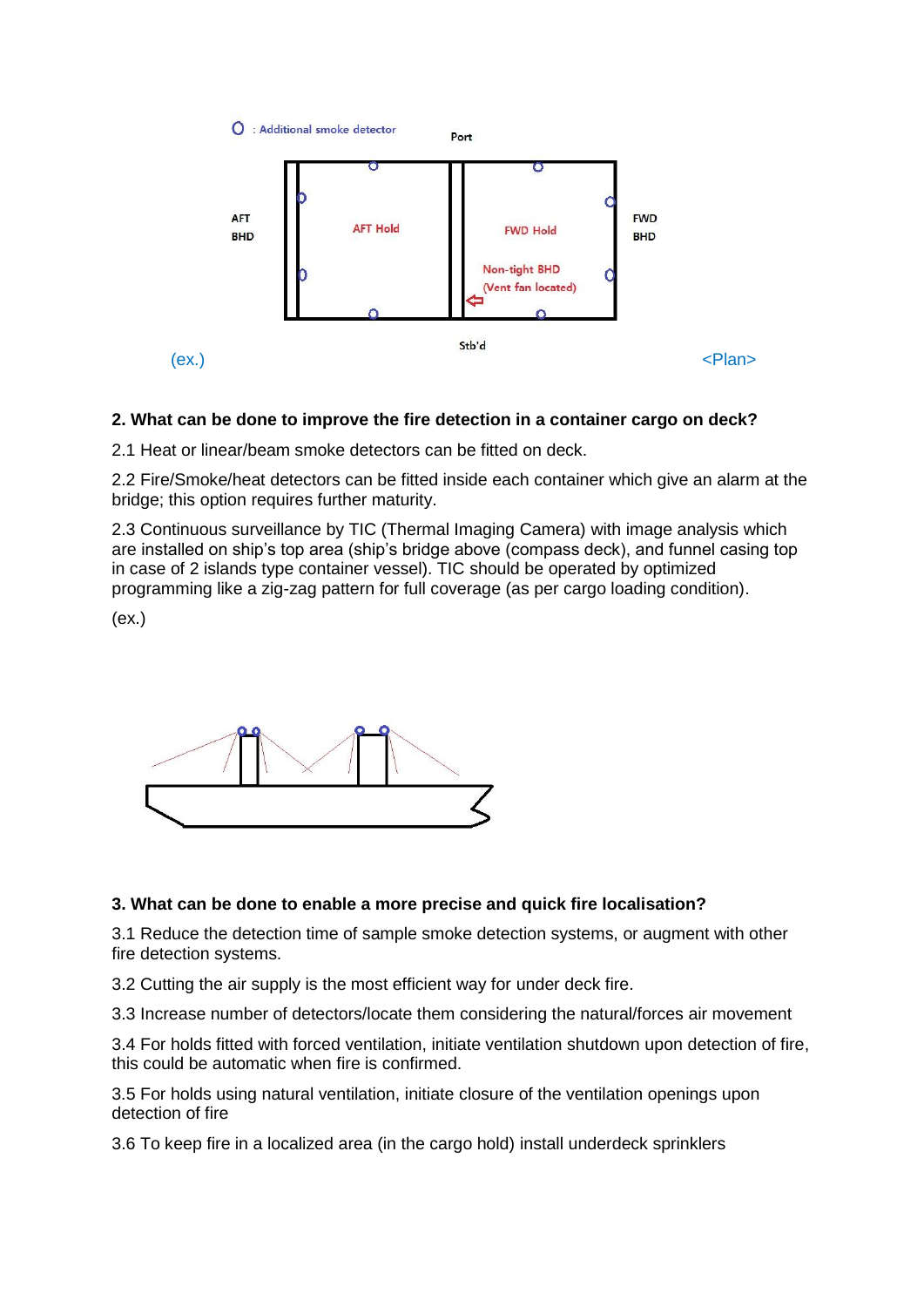3.7 In case of on-deck fire, it is a big challenge to isolate burning container(s) from others. In addition, open atmosphere condition makes firefighting more difficult (cannot isolating from air supply). A foam application system can be helpful to cut air supply, so installation (adoption of new system especially for on-deck fire) of deck foam firefighting system can be considered. It would be an engineering challenge due to the need for sea water & foam supply, boost pumps, foam tanks and spaces in the lashing bridges, etc..

3.8 Suitable fire detectors installed INSIDE the containers, these detectors are addressable, which will be linked to stowage position on board. When there is a fire inside a container. alarm (as well as the position signal) will be given out at very early stage of ignition. This option requires further development.

## **4. What can be done to compensate the deficiencies of CO2 with regard to smothering a fire in a container stow under deck?**

4.1 Main engine's exhaust gases can be utilized as an inert gas for the purpose of supplementary use only. This could be an easy option for ship owners in the aspect of budget and its efficiency. Minimizing air leaks through the non-weathertight hatch covers would be essential.

4.2 Provide an option for cargo hold flooding, as a last resort; this requires stability and structural aspects to be considered as well as ensuring pumping arrangements to drain the cargo hold to prevent developing a list.

4.3 Suitable self-contained fire fighting equipment is to be arranged inside containers or fire fighting piping (including nozzles and other fitting) connected from the ship's relating fire fighting systems is be led inside containers. This option requires further development.

#### **5. What can be done to improve the confinement of a fire in containers under deck to the particular cargo hold?**

5.1 Hatch cover mounted water spray systems could be a viable option, for container ships fitted with hatch covers.

5.2 Provide a water spray system on bulkheads and water spray curtains between container bays.

5.3 Additional structural fire insulation requirements for bulkheads between cargo holds could offer protection for shorter periods of time.

5.4 Other PFP (passive fire protection) for all boundaries (fwd, aft, port, starboard, underside of hatch/deck, tank top) similar to that used for offshore facilities. NB this could be expensive and what would be sufficient will require further research. (see also 8.4)

5.5 Consideration of whether the fire is within a cargo hold having boundaries with heated fuel tanks (or even above LNG fuel tanks) is also important.

5.6 Increase survey attendance to verify integrity of bulkheads

5.7 Suitable self-contained fire fighting equipment is to be arranged inside containers or fire fighting piping (including nozzles and other fitting) connected from the ship's relating fire fighting systems is be led inside containers. These equipment/arrangement can extinguish a fire at very early stage of ignition and limit the fire and damage within the container of the origin. This option requires further development.

#### **6. What can be done to improve the confinement of a fire in containers on deck to the particular bay or section thereof?**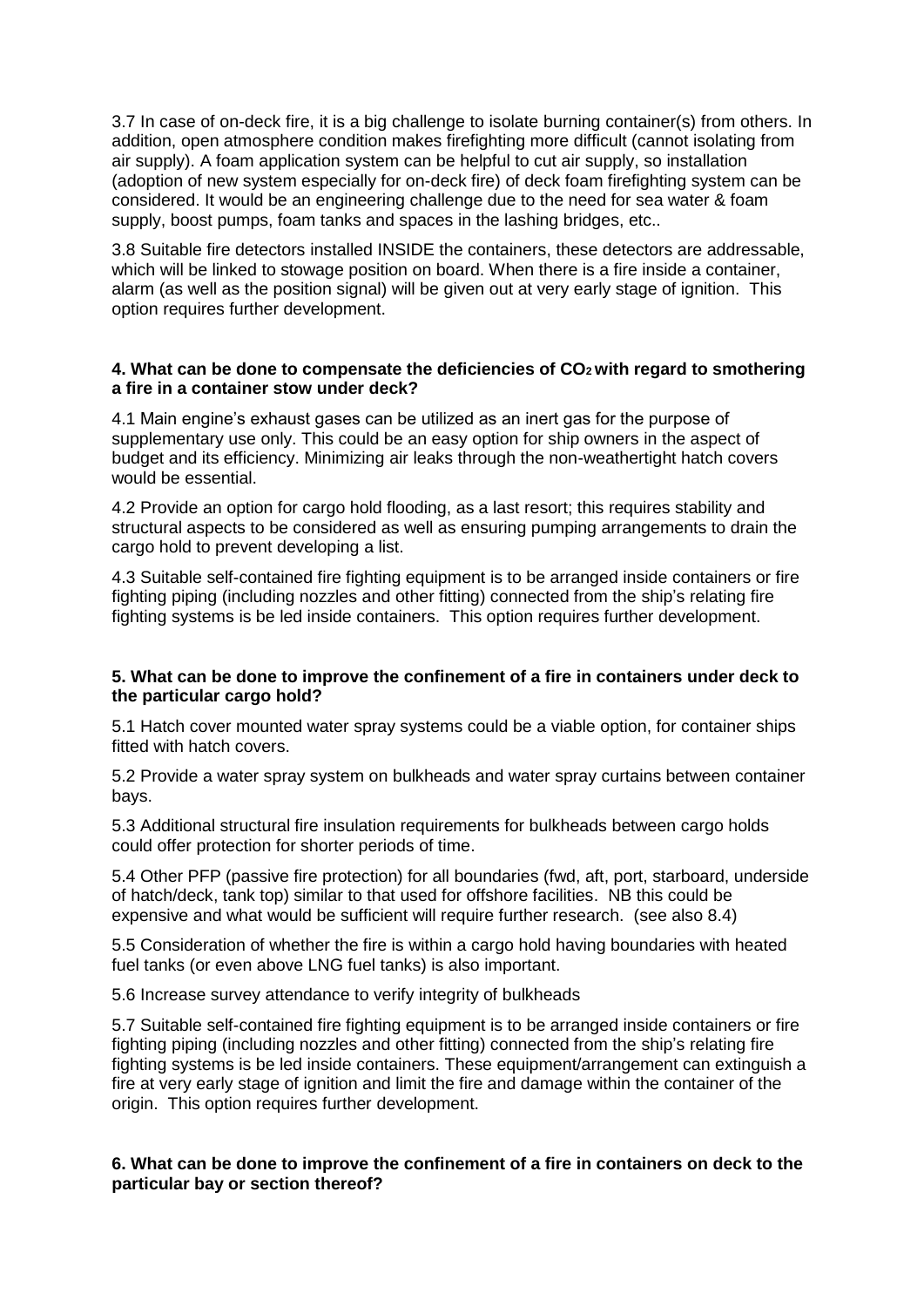6.1 Water spray systems that create spray 'curtains' between container bays.

6.2 Provide water deluge systems with suitable structural and stability aspects accounted for.

6.3 Attaching portable temperature monitoring sensors on the FWD and AFT wall (for easy installation and maintenance) and checking temperature rise during the voyage. They can be grouped and systemized for early stage fire detection in the container boxes. Measuring devices transmitting temperature information to the receiver periodically then the internal temperature of container laid under supervision.

The receiving device activates an alarm to the officer in charge when the temperature rise is acknowledged.

6.4 Suitable self-contained fire fighting equipment is to be arranged inside containers or fire fighting piping (including nozzles and other fitting) connected from the ship's fire fighting systems is be led inside containers. The equipment/arrangements can extinguish a fire at very early stage of ignition and limit the fire and damage within the container of the origin. This option requires further development.

#### **7. What can be done to improve active firefighting on deck bearing in mind reduced crew and local conditions?**

7.1 Additional requirements for water monitors, which could be remotely controlled, mounted on top of the accommodation (or engine casing for large twin island container ships).

7.2 Make SOLAS reg. II-2/10.7.3.1 applicable to vessels carrying less than five tiers of containers.

7.3 Suitable self-contained fire fighting equipment is to be arranged inside containers or fire fighting piping (including nozzles and other fitting) connected from the ship's relating fire fighting systems is be led inside containers. This option requires further development.

7.4 Several accidents have taken place in the night or the early hours of morning. Fire Drills during night time may help crew and company identify more effective options.

7.5 Remote mechanism for automatically closing the forced and natural ventilation flaps for cargo holds.

7.6 Another aspect is the small distance between the containers. It is very difficult for crew to approach site of fire considering heat, toxic gases, reduced visibility while being donned with firefighters suits and BA. There is always possibility of container exploding depending upon the nature of cargo which may be a threat to crew. Also keep the human element in mind. These are not trained firefighters.

7.7 Equipment needs to be reviewed with regards to replenishment of the BA sets. The location and accessibility to such sets should also be improved.

7.8 Access to shore support and technical experts may also help in helping Master with strategy for firefighting.

7.9 Improved means of access (physical access as well as visual access considering smoke and light conditions) to the cargo holds and container stacks to control fire at the fire source containers, considering crew equipped with firefighters suits and BA sets. Better equipment and fittings require to quickly penetrate a container and cool it.

Consideration that access routes to the concerned holds may be blocked due to fallen containers or exploded containers or debris.

7.10 Providing sufficient number of hoses (with adequate lengths) which are compatible with the hydrants.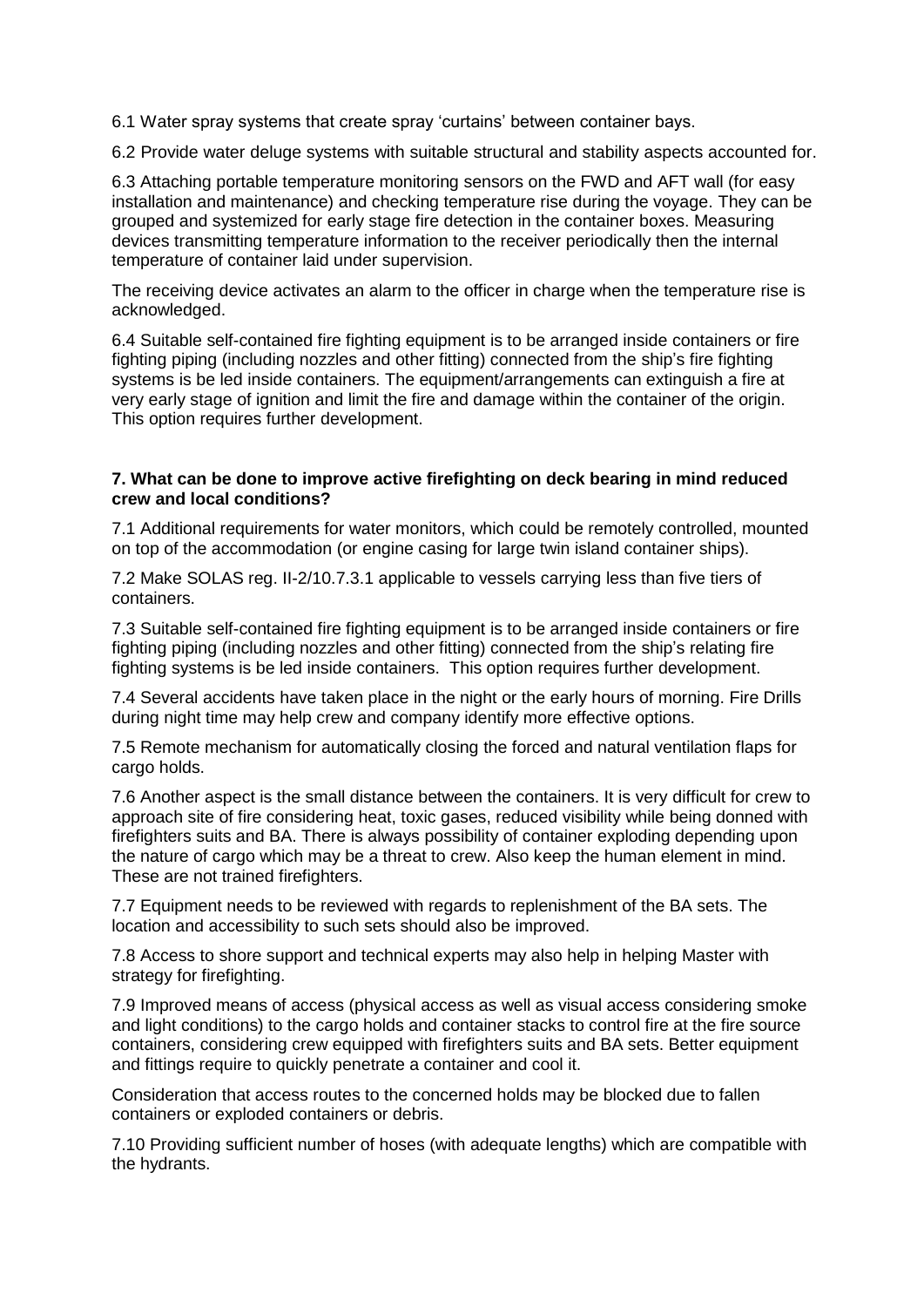# **8. What can be done to protect vital ship structures under deck and on deck from excessive heat?**

8.1 Additional structural fire insulation requirements for ship structures under deck would be effective protection for short periods of time. Flooding the holds may help in controlling the temperatures but there are strength and stability issues which need to be considered. For containers on deck, boundary cooling may be helpful. Though it should be kept in mind that some nearby containers may contain cargo which may be reactive to water. This should be taken into account.

8.2 Provide fire protection coatings on key structure

8.3 Suitable water spray system is to be provided.

8.4 Application of Passive Fire Protection (see also 5.4) could be a solution. There is some limit to apply A-60 insulation for hold and on-deck. For example, Insulation affected on the cargo hold inside are easily damaged by water/cargo/weather and maintaining original condition is not easy also. But PFP is strong against mechanical damages and moisture. And maintenance is not required unless it affected by deep impact damages such as falling objects.

#### **9. What can be done to improve the protection of deck house and life-saving appliances?**

9.1 Protection of LSA.

9.1.1 Adding structure to shield the lifeboats and liferafts adjacent to the accommodation.

9.1.2 Adding water spray systems covering that area (e.g. similar to requirements of IGC Code reg. 11.3).

9.1.3 An MES can be required in order to increase the possibility to evacuate the vessel.

9.2 Deckhouse protection:

9.2.1 Adoption of tanker-like structural fire insulation requirements for the accommodation (e.g. SOLAS reg. II-2/9.2.4.2.5) would be effective for short periods of time. PFP methods can also be used (see also 5.4)

9.2.2 Provide enhanced structural fire protection (including windows)

9.2.3 Provide water spray system

9.2.4 Provide auto closure of ventilation openings

9.2.4 Provide a water monitor to cover on-deck area close to the accommodation block can be fitted.

# **General comments:**

GC1: The objective of the firefighting has to be clarified for containerships. It may not be possible to extinguish the fire by the crew themselves. Rather they could keep it under control until external assistance arrives.

GC2: Also the misdeclaration, improper stowage of cargo within containers, mis-stowage of containers, deficient containers (e.g. DG containers with clogged ventilation openings) etc. are the fundamental problems industry has to address. Improving traceability using blockchain might be an option.